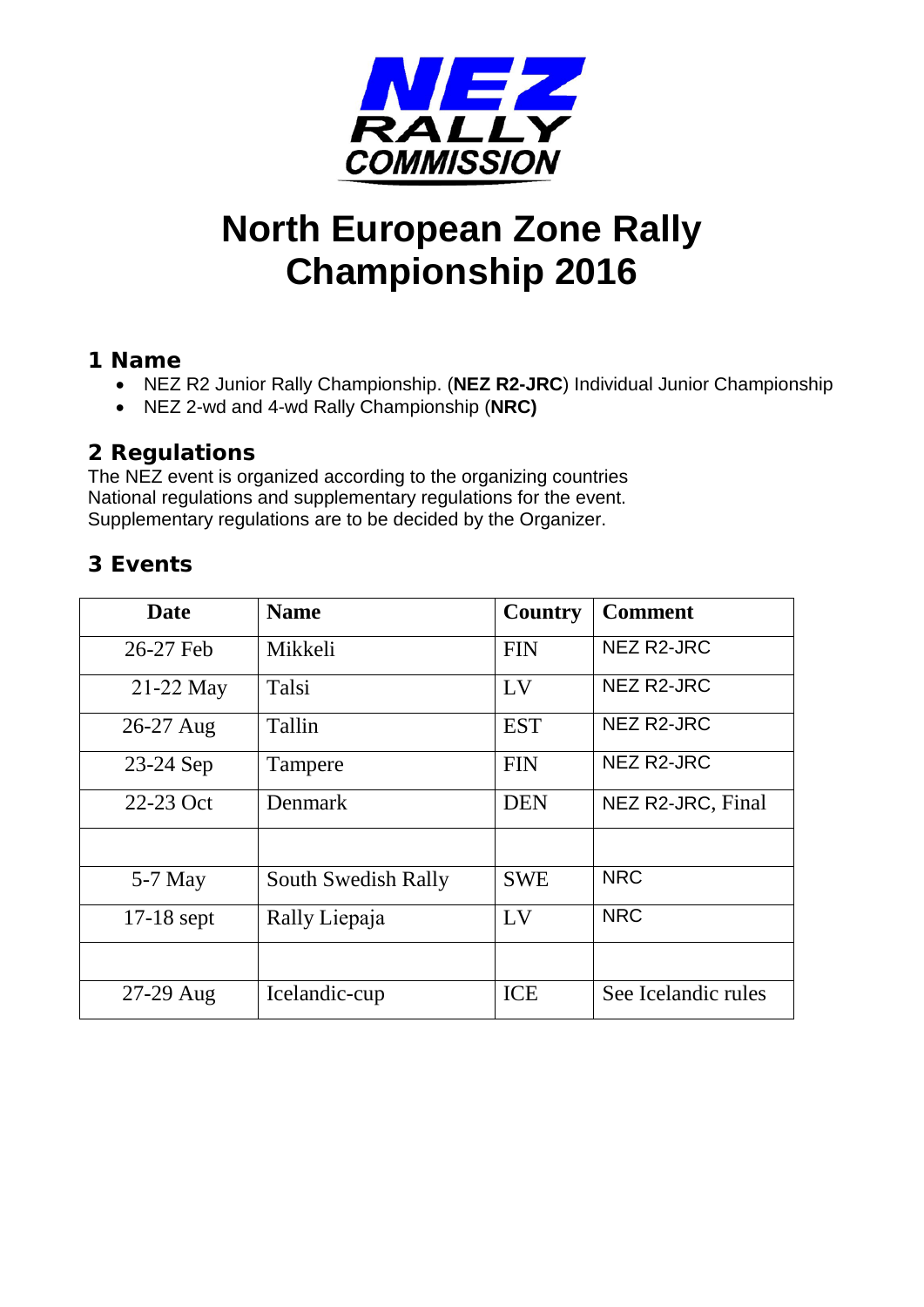

#### **4 Eligible Competitors**

The championship is open for all drivers with valid license from the following countries in The North European Zone: Denmark, Finland, Iceland, Estonia, Latvia, Lithuania, Norway, Russia, Sweden and Belorussia.

## **5 Eligible Cars**

The championship **NEZ R2-JRC** is open for R1 and R2 cars.

The championship **NRC** are open for:

- International homologated cars
- National homologated cars confirmed by competitor's national ASN in written form in English including use of E85. The car and fuel used by a competitor must in all comply with the rules in the competitors ASN.

Tire regulations are according to the organizer's supplementary regulations. Manufacturer free.

# **6 Entries**

All entries are to be made according to each organizer's supplementary regulations. Foreign competitors will include automatically to NEZ rally championship. Drivers holding license in the organizing country can only participate in the NEZ championship by filling a mark in a special box of organizer's entry form.

## **7 Results in the individual events**

Separate results will be made up, dividing the finishers in the following groups:

Group 1: Juniors- Juniors are drivers up to 25 years old on 01/01/2016, with R1/R2 cars Group 2: 4WD- Grp. A, WRC cars, RRC, N4, Super 2000, R4, R5, National cars. Group 3: 2WD- Grp. A, N, R and National cars.

**Note!** Drivers in group 1 above can also score points in group 3 in the NRC-events.

Points scale for the groups in individual events is: 1- 20; 2- 18; 3- 16; 4- 15; 5-14; 6-13; 7-12; 8-11; 9-10; 10-9 etc …

Points are given to all foreign drivers from NEZ countries plus local drivers who has informed the organizer that they want to compete in the NEZ-classes.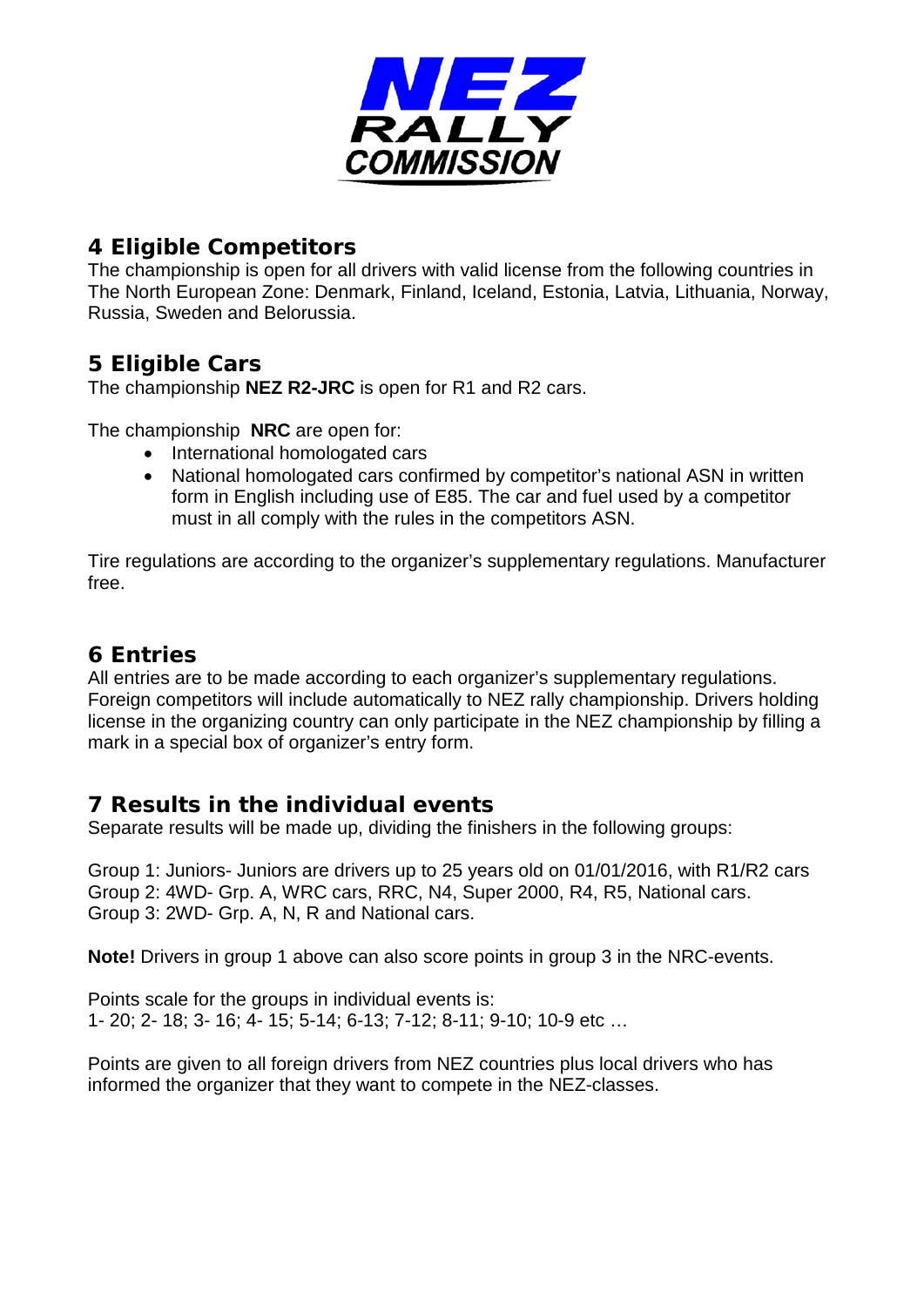

## **Final event, NEZ R2-JRC**

For the juniors in the final event points are rounded with coefficient 2,0 from event points. Scale is:

1- 40; 2- 36; 3- 32; 4- 30; 5-28; 6-26; 7-24; 8-22; 9-20; 10-18 etc …

# **9 Overall results, NRC**

For overall result all competitors can count result from both events. If two or more drivers have equal points after the final, the driver with most 1(2-3-4) places will be the highest ranked. If the places are equal, the driver with the best result in the first event, will be the highest ranked. If this still does not split the result, the price will be shared.

# **Overall results, NEZ R2-JRC**

For overall result all competitors must take part in at least two events, whereof minimum one event outside their own country.

**Note! Final is double points!** But not compulsory to take part in Final to receive overall result for juniors.

If two or more drivers have equal points after the final, the driver with the best result in the final event will receive the highest ranking. If this does not divide the drivers, then the driver with most 1(2-3-4) places will be the highest ranked. If this still does not split the result, the price will be shared.

## **10 Prizes**

Best three crews in the **NEZ R2-JRC** will be awarded with NEZ medals. Best three crews from each group in **NRC** will be awarded with NEZ-medals. Prize giving ceremony will happen in organizing country. And in the countries of the winners, if ASN so decide.

## **11 Other information**

NEZ Rally information sites: <http://www.fia-nez.eu/> [http://www.autorally.lv;](http://www.autorally.lv/) [http://www.rallydenmark.dk](http://www.rallydenmark.dk/index.php/da/) <http://www.dasu.dk/> [http://www.lasf.lt](http://www.lasf.lt/)